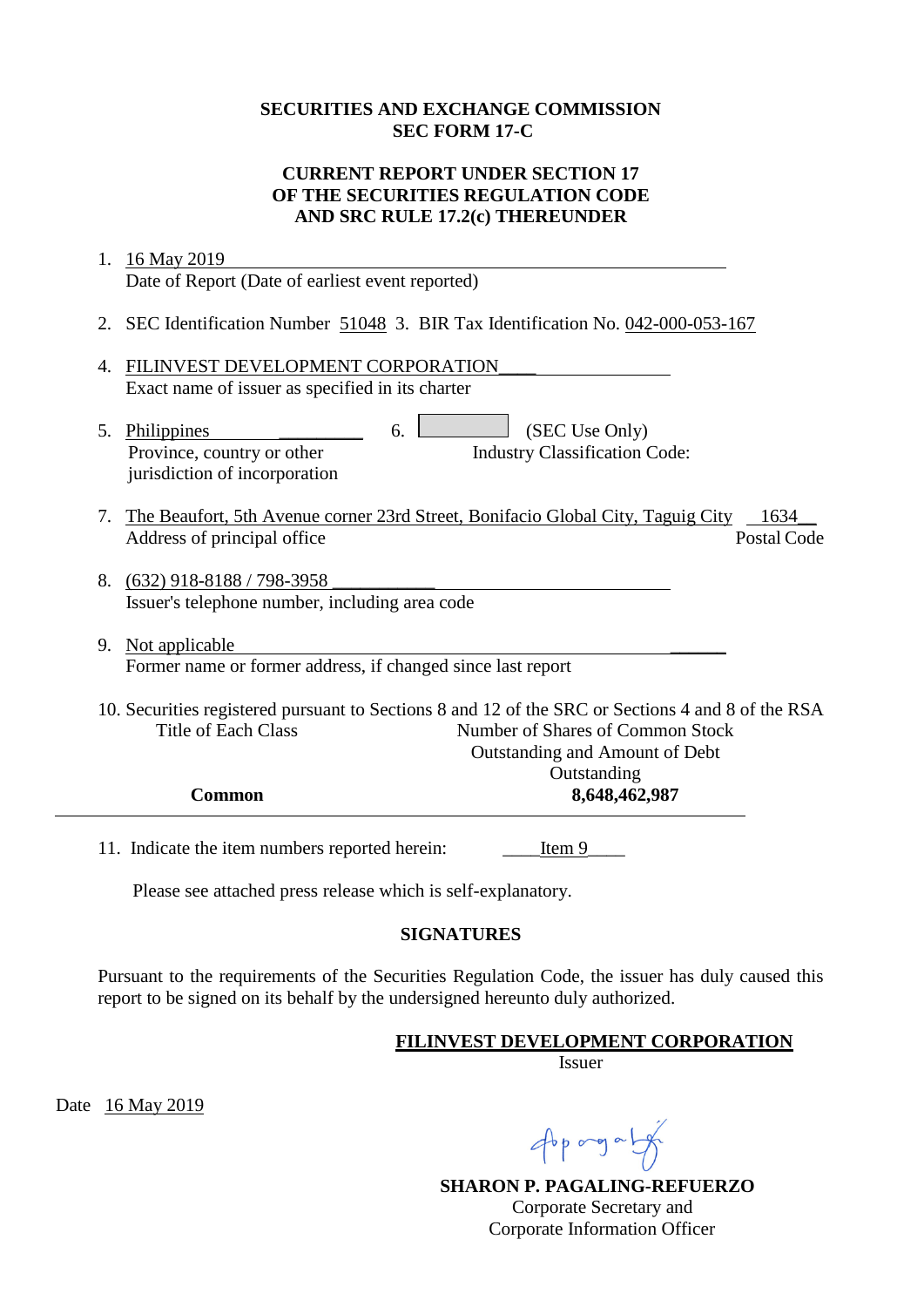## **FDC income up 50% in 1Q 2019**

Gotianun family-led Filinvest Development Corporation (FDC) posted consolidated net income of Php3.9 billion in the first quarter of 2019, 50% higher than the same period in 2018*.*  Net income attributable to equity holders of the parent company reached Php2.8 billion, posting growth of 61%.

Excluding one-off expenses in the first quarter of 2018, consolidated net income increased by 37%. Previously reported full year 2018 consolidated net income of Php13.4 billion remains unchanged.

The strong performance was on the back of revenue growth of 22%, largely composed of contributions from its core businesses in property (43%) and banking (42%). The balance was contributed by its power segment (11%) and the sugar group (4%).

FDC believes that property, composed of the real estate and hospitality segments, continues to be a strong source of growth for the group, contributing more than half of FDC's bottom line. Meanwhile, FDC's banking and financial services subsidiary, East West Banking Corporation (EastWest Bank), delivered net income of Php1.3 billion in the first quarter of 2019, 36% higher than the same period last year. Power subsidiary, FDC Utilities, Inc. (FDCUI), posted net income growth of 166% to Php599 million.

Rental revenues from FDC's listed subsidiary, Filinvest Land, Inc. (FLI) grew by 42% following the completion of six office buildings in 2018, adding a total of 118,000 square meters of gross leasable area (GLA) to its portfolio. The group is targeting a combined office and retail GLA of 1.7 million square meters by 2023.

The opening of Crimson Resort and Spa Boracay in November 2018 also contributed to the first quarter's improved revenues from property operations. In April 2019, the group opened Quest Tagaytay, bringing the portfolio of managed properties of FDC's subsidiary, Filinvest Hospitality Corporation (FHC), to six, with approximately 1,800 rooms under management under the Crimson and Quest brands. The group also has approximately 2,600 rooms that are in the planning and construction stages, with a target of managing 5,000 rooms by 2023.

EastWest Bank's revenues grew by 30% to Php8.9 billion, primarily driven by a 29% increase in fees and commissions, as well as trading gains of Php525 million. "The increase in income is largely due to the resumption of the teachers' loan program offered by our rural bank subsidiary, improved trading income, and lower credit costs," commented FDC Chairman Jonathan T. Gotianun.

FDCUI revenues and other income surged by 26% to Php2.4 billion. FDCUI currently operates an aggregate 405-MW clean coal plant in Misamis Oriental, the largest operating baseload power plant in Mindanao. The income surge was partly due to additional power purchases arising from the non-availability of hydroelectric power resulting from the ongoing El Niño weather phenomenon and the sale of replacement power to other power generators. FDCUI recently partnered with Engie, one of the world's largest power generation and distribution firms, to establish Filinvest-Engie Renewable Energy Enterprise, Inc. (FREE), a joint venture providing solar energy solutions in the Philippines. Engie is also a partner of the FDC group in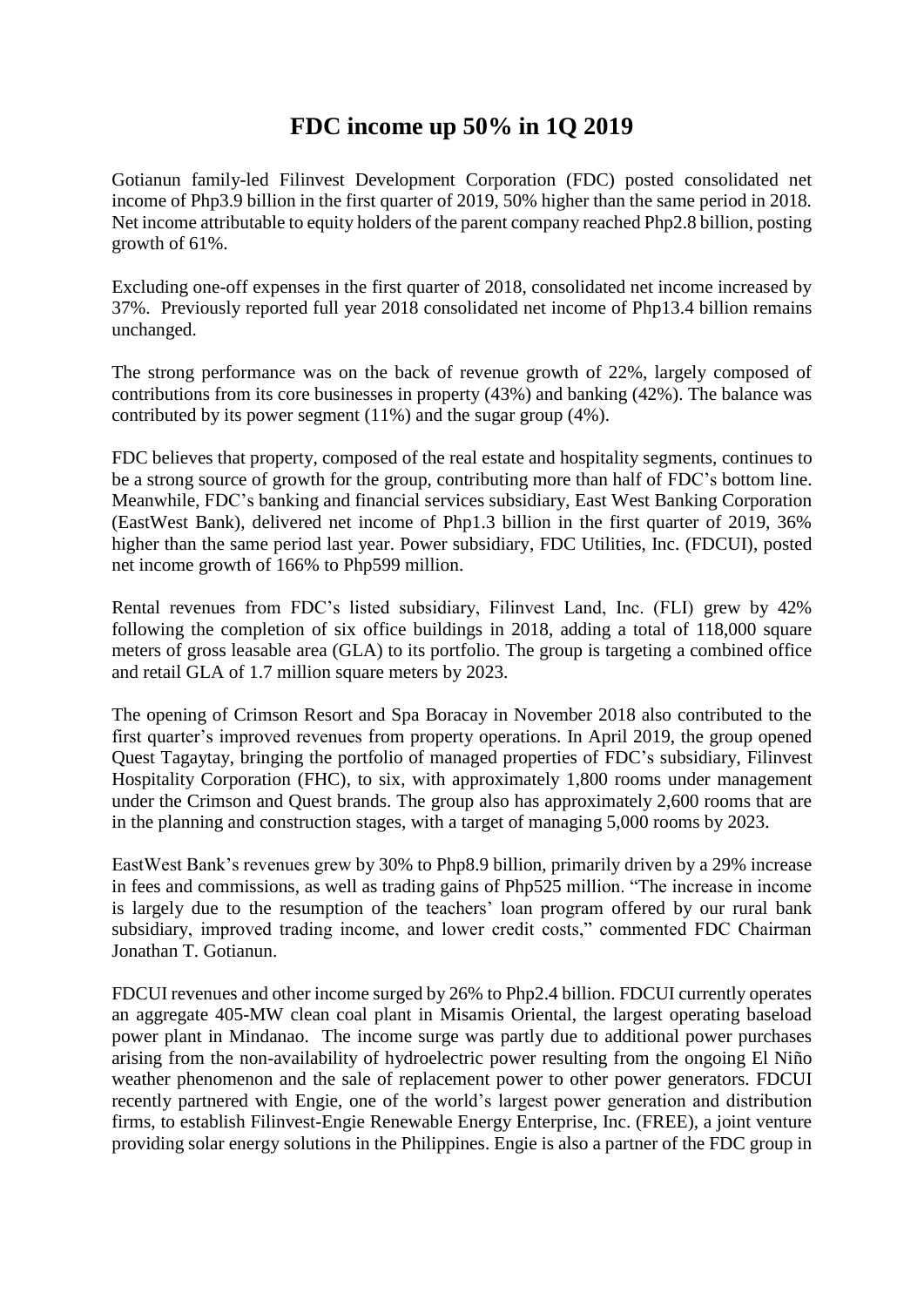the Philippine's largest district cooling system that supplies up to 12,000 tons refrigerant in FLI's BPO complex in Alabang.

FDC has taken a position in the high-growth Clark corridor, where it has significant investments. "We see a lot of potential in this area, as Central Luzon registered 7.2% GDP growth in 2018, higher than the national growth rate," said FDC President and CEO L. Josephine G. Yap.

Together with FLI, FDC invested in the 201-hectare Filinvest Mimosa+ Leisure City (the former Clark Mimosa Estate). This development currently has a 303 room Quest+ Hotel, two championship 18-hole golf courses, and two fully-leased out BPO office buildings. Over the coming years, Filinvest intends to further add to these developments. Under FHC subsidiary Mimosa Cityscapes, Inc., the group also has a provisional license granted by the Philippine Gaming and Amusement Corporation (PAGCOR) for a casino integrated resort in Filinvest Mimosa+. More than US\$200 million has been allotted to the project, which includes a casino, lifestyle mall, five-star hotel and events venue. FDC intends to engage a third-party casino operator to manage its casino operations.

"We start a new phase in the FDC story with our entry into infrastructure and logistics parks in New Clark City. Not only will these provide balance to our more cyclical property and banking segments and add another layer of diversity to our income mix, but these will also complement existing investments in the dynamic Clark corridor," shared Mrs. Yap.

In addition, the Filinvest group, under FLI, recently broke ground for its 288-hectare development in New Clark City, a joint venture with the Bases Conversion Development Authority (BCDA). In 2019, the group expects to start construction of Phase 1 of Filinvest at New Clark City, a 64-hectare innovation and logistics park, with completion targeted in 2020.

FDC is a lead consortium member with a 42.5% stake in Luzon International Premier Airport Development Corporation (LIPAD) which recently signed a 25-year concession agreement to develop commercial assets, operate and maintain project facilities, and fit-out the new terminal in the Clark International Airport. FDC's partners in this venture are JG Summit, Changi Airports Philippines (I) Pte., Ltd. and Philippine Airport Ground Support Solutions, Inc.

The Filinvest group is also part of a "superconsortium" of the country's seven largest conglomerates that was granted an original proponent status to transform the Ninoy Aquino International Airport (NAIA) into a regional airport hub and ensure that NAIA would have the capacity to meet continued growth in passenger traffic in and out of the growing economies of the Philippines and region.

Disclaimers:

## **NOT FOR PUBLICATION OR DISTRIBUTION IN THE UNITED STATES, CANADA, JAPAN OR AUSTRALIA.**

**This document is not an offer of securities for sale in the United States or elsewhere. The securities of FDC are not being registered under the U.S. Securities Act of 1933, as**